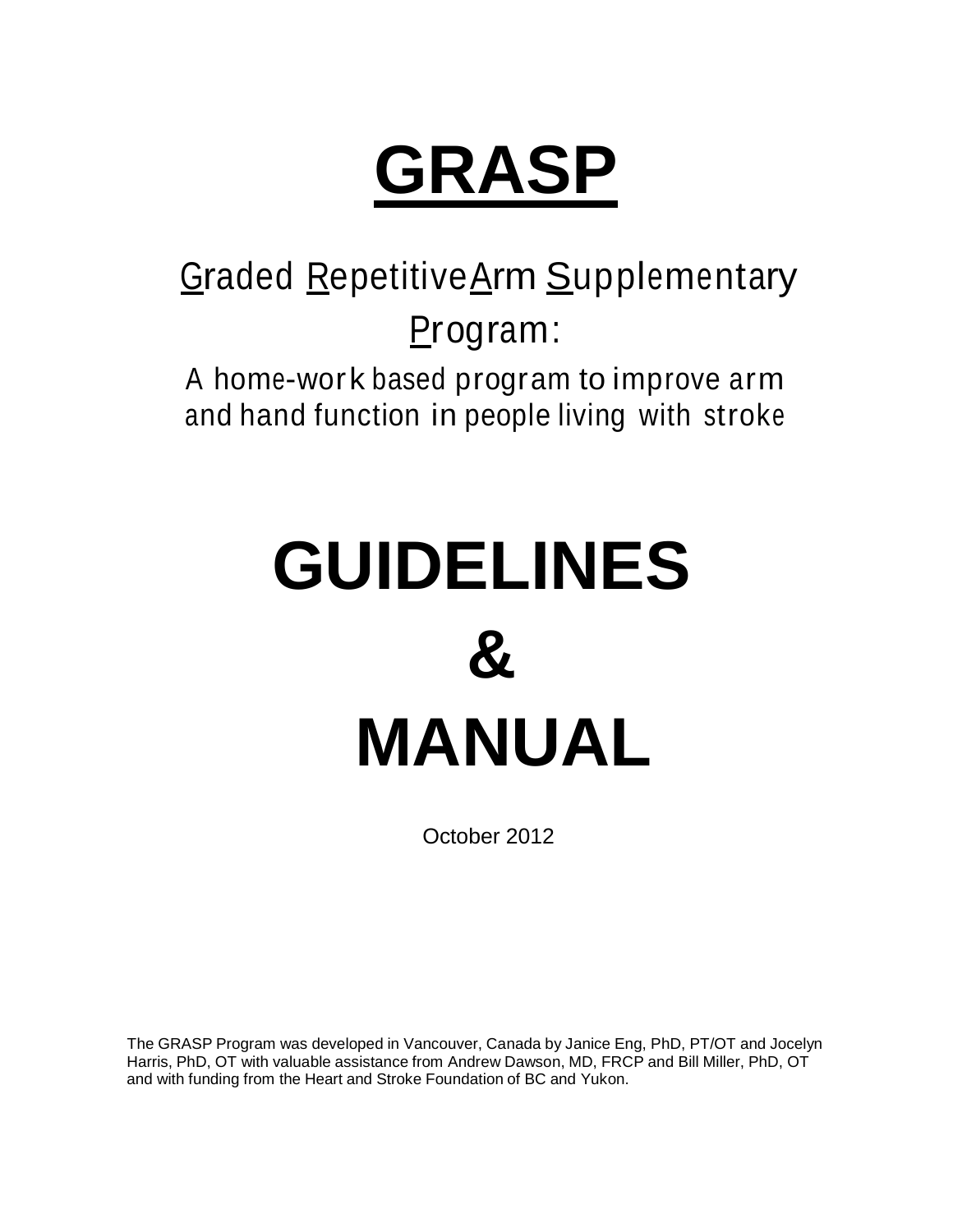## **GRASP Terms and Conditions**

**"UBC"** means **The University of British Columbia,** a corporation continued under the University Act of British Columbia with offices at 103-6190 Agronomy Road;

#### **"The Developers"** means:

(a) Dr. Janice Eng, Department of Physical Therapy, UBC

**"GRASP"** means the Graded Repetitive Arm Supplementary Program, created by The Developers at UBC, including related materials, information, manuals, documents and know-how.

#### **Terms of Use**

Use of GRASP is being licensed to you on the following terms and conditions:

- UBC owns GRASP and on your acceptance of these terms and conditions grants you a non-exclusive, non-transferable license to use GRASP
- You acknowledge that the information contained in GRASP is intended for use only under the supervision of an experienced physician OR a licensed health practitioner, who are advised to use it only in conjunction with other sources of information, and in keeping with acceptable best practices and standards of care. GRASP is not intended to replace sound professional judgment in individual situations;
- You acknowledge and agree that any copies, modifications, and/or derivative works shall be subject to the same terms and conditions as GRASP, as described herein, and that you accept responsibility for keeping with acceptable best practices and standards of care in developing, using, or distributing any such copies, modifications, and/or derivative works

#### **Disclaimer**

THE INFORMATION INCLUDED IN GRASP IS BASED ON CLINICAL RESEARCH AND IS NOT INTENDED TO BE FULLY SYSTEMATIC OR COMPLETE, NOR DOES INCLUSION HERE IMPLY ANY ENDORSEMENT OR RECOMMENDATION BY UBC OR THE DEVELOPERS. USERS ARE ADVISED TO CONSULT WITH A PHYSICIAN OR OTHER HEALTHCARE PROFESSIONAL REGARDING ANY SPECIFIC CLINICAL SITUATION OR DIAGNOSIS. YOU HEREBY ASSUME FULL RESPONSIBILITY FOR ENSURING THE APPROPRIATENESS OF ANY USE OF GRASP, AND YOU ACKNOWLEDGE THAT NEITHER UBC NOR ANY OF THE DEVELOPERS OF GRASP ACCEPT ANY RESPONSIBILITY FOR DECISIONS MADE BY YOU BASED ON THE USE OF THE GRASP MATERIALS AND/OR PROGRAM.

Moreover, as a condition of using GRASP you acknowledge and agree that UBC and Developers make no representations and extend no warranties of any kind, either express or implied about the value or utility for any purpose of the information and resources contained in GRASP. Without limiting the foregoing, you acknowledge that:

- (a) you assume all risk for selection and use of information about GRASP and you acknowledge that UBC and Developers will not be responsible for any errors, misstatements, inaccuracies or omissions encountered in using GRASP; and
- (b) UBC and Developers undertake no obligation to supplement or update content of GRASP.

#### **LIMITATION OF LIABILITY**

UBC will not be liable to you or any other person or entity (including but not limited to persons treated by you or on your behalf) for any liability, loss or damages caused or alleged to have been caused, either directly or indirectly, by the use of GRASP. Without limitation, in no event will UBC be liable for any tort, personal injury, medical malpractice, misdiagnosis, death, product liability, loss of profit or data, or for special, indirect, consequential, incidental or punitive damages, however caused and regardless of the theory of liability, arising out of or related to the use of or inability to use GRASP, even if UBC has been advised of the possibility of such loss or damages.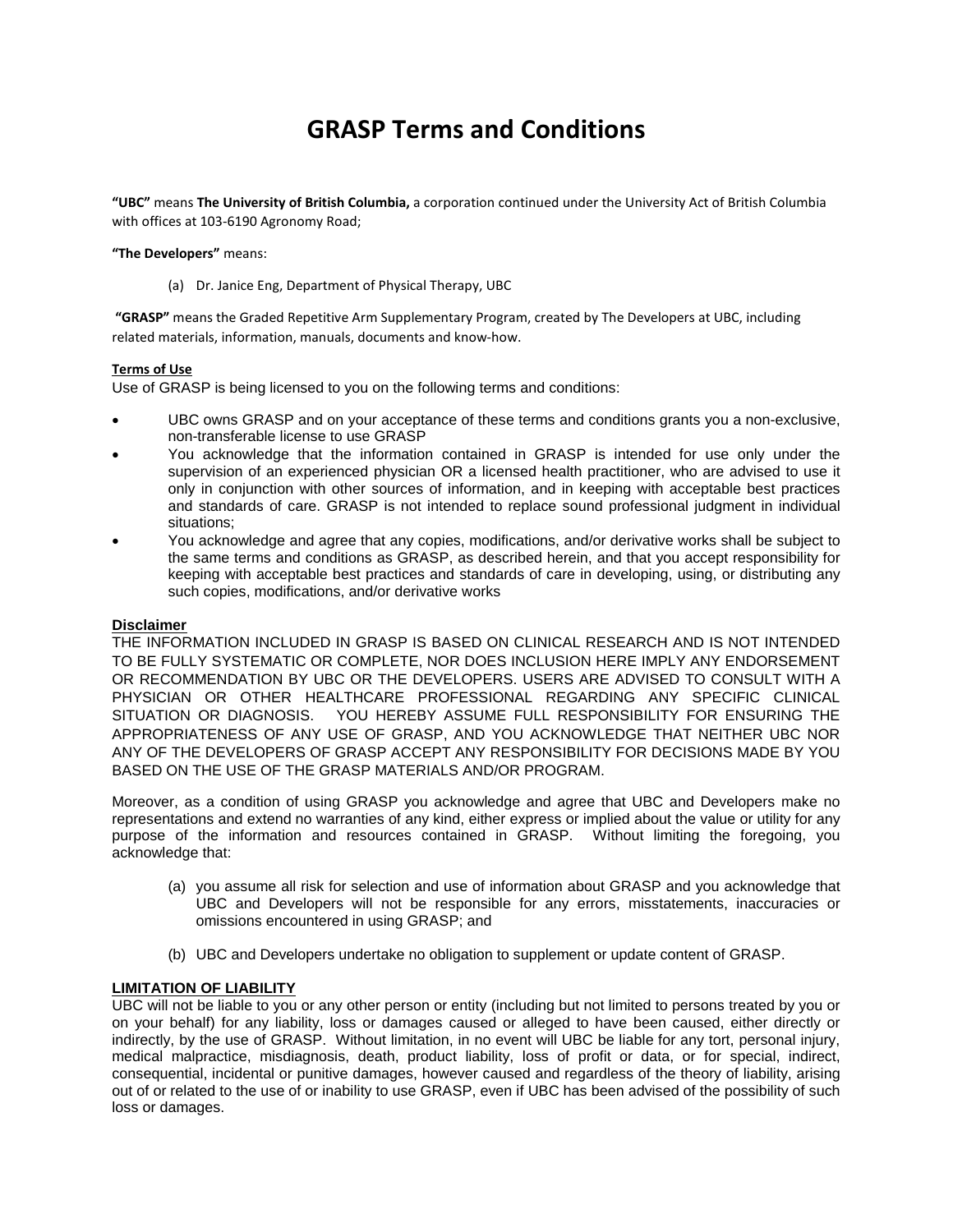# CONTENTS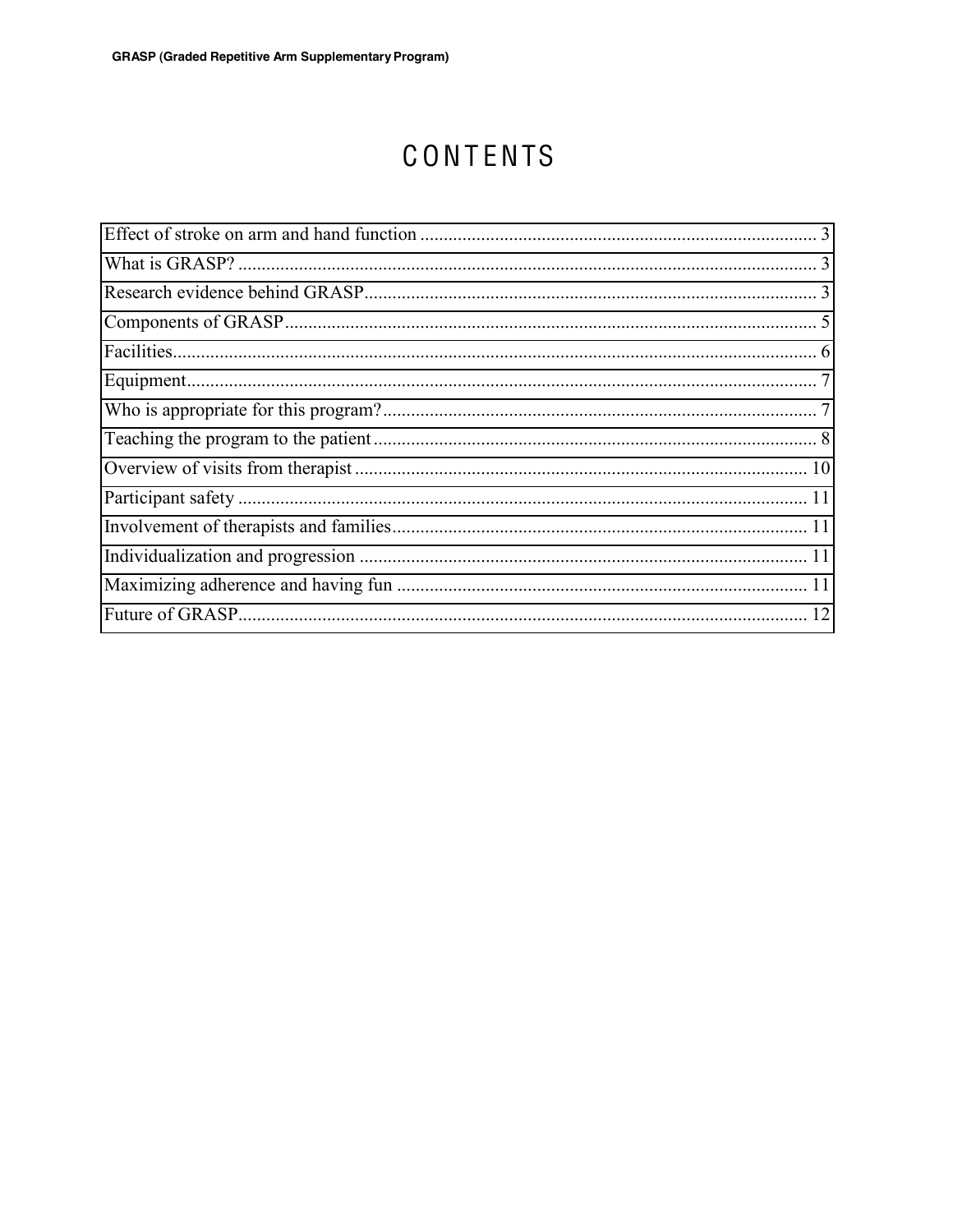### **GRASP (Graded Repetitive Arm Supplementary Program)**

This is the Instruction Manual and Guidelines for GRASP. Please read this first prior to using the three GRASP books (level 1, 2, and 3). The GRASP books can be downloaded at <http://neurorehab.med.ubc.ca/grasp/> (go to "Patient Books").

#### <span id="page-3-0"></span>Effect of stroke on arm and hand function

Stroke is the number one cause of neurological disability in Canada today. About 85% of patients admitted to hospital for stroke present with problems with their arms and hands. Stroke- related physical impairments such as muscle weakness, pain, and spasticity can lead to a reduction in the ability to use the stroke-affected arm and hand in daily activities. In fact, the avoidance of using one's stroke-affected arm is so common, that there is even a name for it "learned non-use" syndrome". Unfortunately, not using the stroke-affected arm can lead to a further loss in strength, range of motion, and fine motor skills. These can then result in contractures, pain and severe bone loss (osteoporosis).

#### <span id="page-3-1"></span>What is GRASP?

Greater amounts of upper extremity therapy during inpatient rehabilitation can improve the ability to use one's arms and hands. However, shrinking resources make it difficult to deliver even the current amount of therapy, and impossible to deliver more therapy. Thus, novel methods which are practical, inexpensive and well-received by patients and clinicians are needed to deliver greater amounts of therapy. GRASP is a novel method which is practical and inexpensive to deliver greater amounts of therapy with a focus on functional tasks of the upper extremities.

GRASP is a self-directed arm and hand exercise program which is supervised by a therapist, but done independent by the patient (and with their family if possible). This program has been designed to improve arm and hand function in people living with a stroke and serves as a complement to the regular therapy that one receives in the hospital. It was not meant to replace existing therapy services, but to add critical upper extremity practice time for the patient. Patients undergoing inpatient stroke rehabilitation are surprisingly inactive. Further, the amount that patients use their affected arm is extremely low especially outside of their regular therapy. There are multiple benefits of a supplementary inpatient upper extremity practice program: it increases the potential for functional recovery, facilitates the eventual transition to self-managed exercise programs post-discharge, prevents the "learned non-use" syndrome commonly found after stroke, engages the client in the therapy process, places an expectation of active participation on the patient, promotes independent activity, and facilitates family involvement.

#### <span id="page-3-2"></span>Research evidence behind GRASP

A community-based group upper extremity program was first developed in Vancouver, Canada by Janice Eng, PhD, PT/OT, Marco Pang, PhD, PT and Jocelyn Harris, PhD, OT. This functional program of upper extremity strengthening, fine motor tasks and repetitive functional tasks was found to improve outcome measures of the Wolf Motor Function Test and Fugl-Meyer Upper Extremity Assessment in people with chronic stroke. The randomized controlled trial involved 63 people with chronic stroke.

Following the success of this trial, we developed GRASP (Janice Eng, Jocelyn Harris) with invaluable assistance from Andrew Dawson, MD, FRCP and Bill Miller, PhD, OT. GRASP has been tested in a multi-centred randomized controlled trial with 103 sub-acute stroke patients (generally in their first month post-stroke) in the province of British Columbia, Canada. Two of the sites were large urban centres, while the other two were smaller cities. In the province of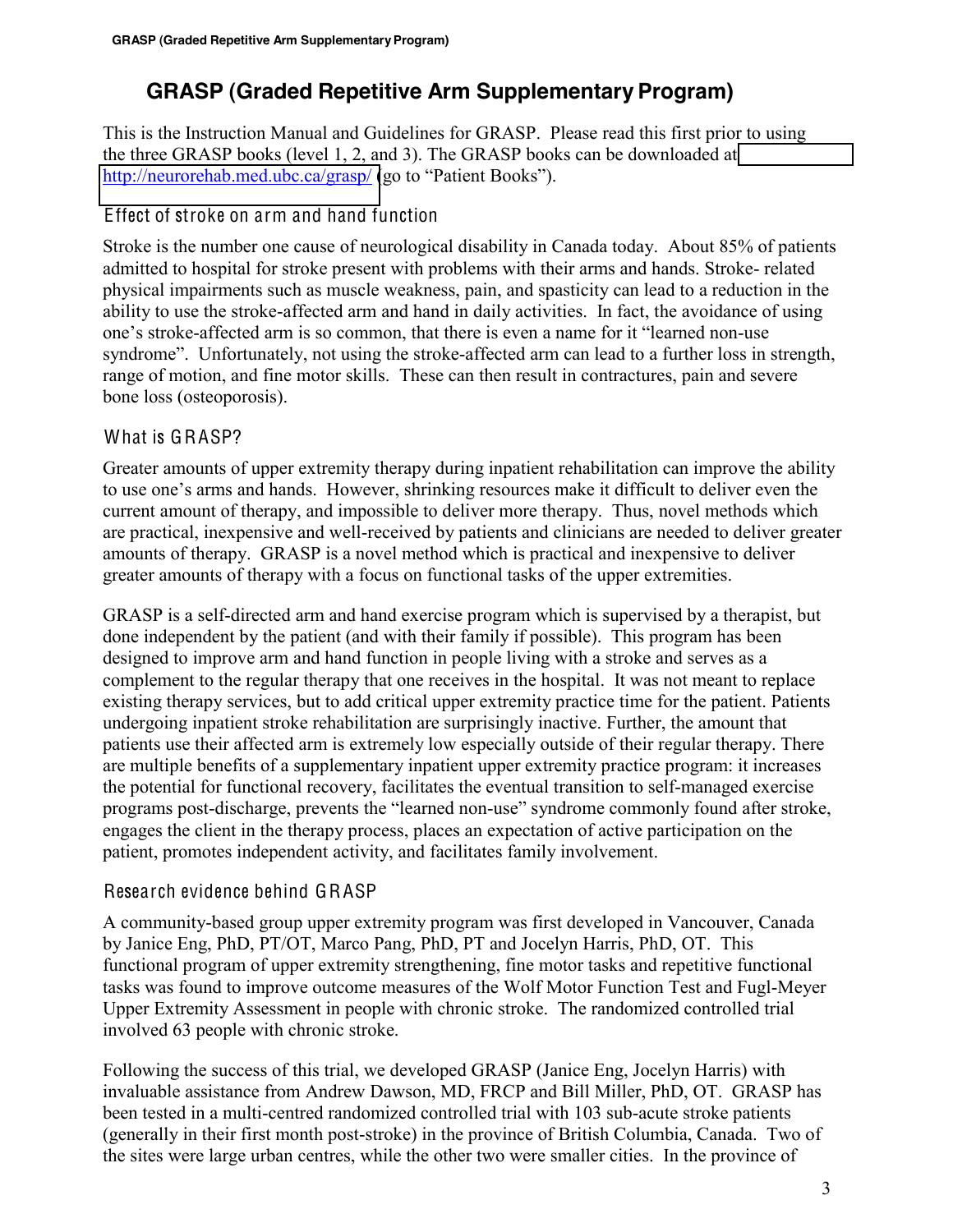British Columbia, stroke patients are admitted to an inpatient rehabilitation program following stabilization of their medical needs in acute care. The average length of inpatient rehabilitation is 4 weeks. Both the GRASP and control group (educational program) received standard inpatient stroke rehabilitation (daily physical therapy and occupational therapy). The site coordinator (physical therapist or occupational therapist) instructed the GRASP group in the exercises or instructed the Control group in the educational module (information on stroke, nutrition, pain management, bone health management, etc). Both the GRASP and Control group then did their respective programs as "homework" on their own with occasional checks by the therapist.

The GRASP group demonstrated improvements in arm and hand function (Chedoke Arm and Hand Activity Inventory, Action Research Arm Test), use of the hand (outside of therapy) and grip strength. In addition, the GRASP group had less depressive symptoms following the trial.

A variety of arm and hand exercise programs for people living with stroke have been developed, but the GRASP program stands alone in showing that it is effective with very little resources (therapy, equipment) required. The tasks in the program were selected for their 1. proven effectiveness in improving upper extremity function, 2. ease of performing without specialized or expensive equipment, 3. ability to be progressed and graded, 4. safety with minimal chance of injury, and 5. task-specificity and meaningfulness to the patient.

The following publications and their abstracts serve as evidence for our upper extremity programs for people with stroke.

Pang MY, Harri<sup>s</sup> JE, Eng JJ. A <sup>c</sup>ommunity-ba<sup>s</sup>ed upper-extremity group <sup>e</sup>xercis<sup>e</sup> program improve<sup>s</sup> motor function and performance <sup>o</sup>f functional <sup>a</sup>ctivitie<sup>s</sup> in <sup>c</sup>hroni<sup>c</sup> stroke: <sup>a</sup> randomized <sup>c</sup>ontrolled trial. Archive<sup>s</sup> <sup>o</sup>f Physical Medicin<sup>e</sup> and Rehabilitation. 2006 Jan;87(1):1-9. [\(PDF\)](http://www.ncbi.nlm.nih.gov/pmc/articles/PMC3123334/pdf/nihms1782.pdf)

OBJE C T IV E: To assess the effects of a community-based exercise program on motor recovery and functional abilities of the paretic upper extremity in persons with chronic stroke.

DESIGN: Randomized controlled trial.

SETTING: Rehabilitation research laboratory and a community hall.

PARTICIPANTS: A sample of 63 people ( $>$  or  $=$ 50y) with chronic deficits resulting from stroke  $($ onset > or =1y).

INT ERV ENT IONS: The arm group underwent an exercise program designed to improve upperextremity function (1h/session, 3 sessions/wk for 19wk). The leg group underwent a lowerextremity exercise program.

MAIN OUT COME MEASURES: The Wolf Motor Function Test (WMFT), Fugl-Meyer Assessment (FMA), hand-held dynamometry (grip strength), and the Motor Activity Log. RESULTS: Multivariate analysis showed a significant group by time interaction (Wilks lambda=.726,  $P=0.017$ ), indicating that overall, the arm group had significantly more improvement than the leg group. Post hoc analysis demonstrated that gains in WMFT (functional ability) ( $P=.001$ ) and FMA ( $P=.001$ ) scores were significantly higher in the arm group. The amount of improvement was comparable to other novel treatment approaches such as constraint- induced movement therapy or robot-aided exercise training previously reported in chronic stroke. Participants with moderate arm impairment benefited more from the program.

C ONC LUSIONS: The pilot study showed that a community-based exercise program can improve upper-extremity function in persons with chronic stroke. This outcome justifies a larger clinical trial to further assess efficacy and cost effectiveness.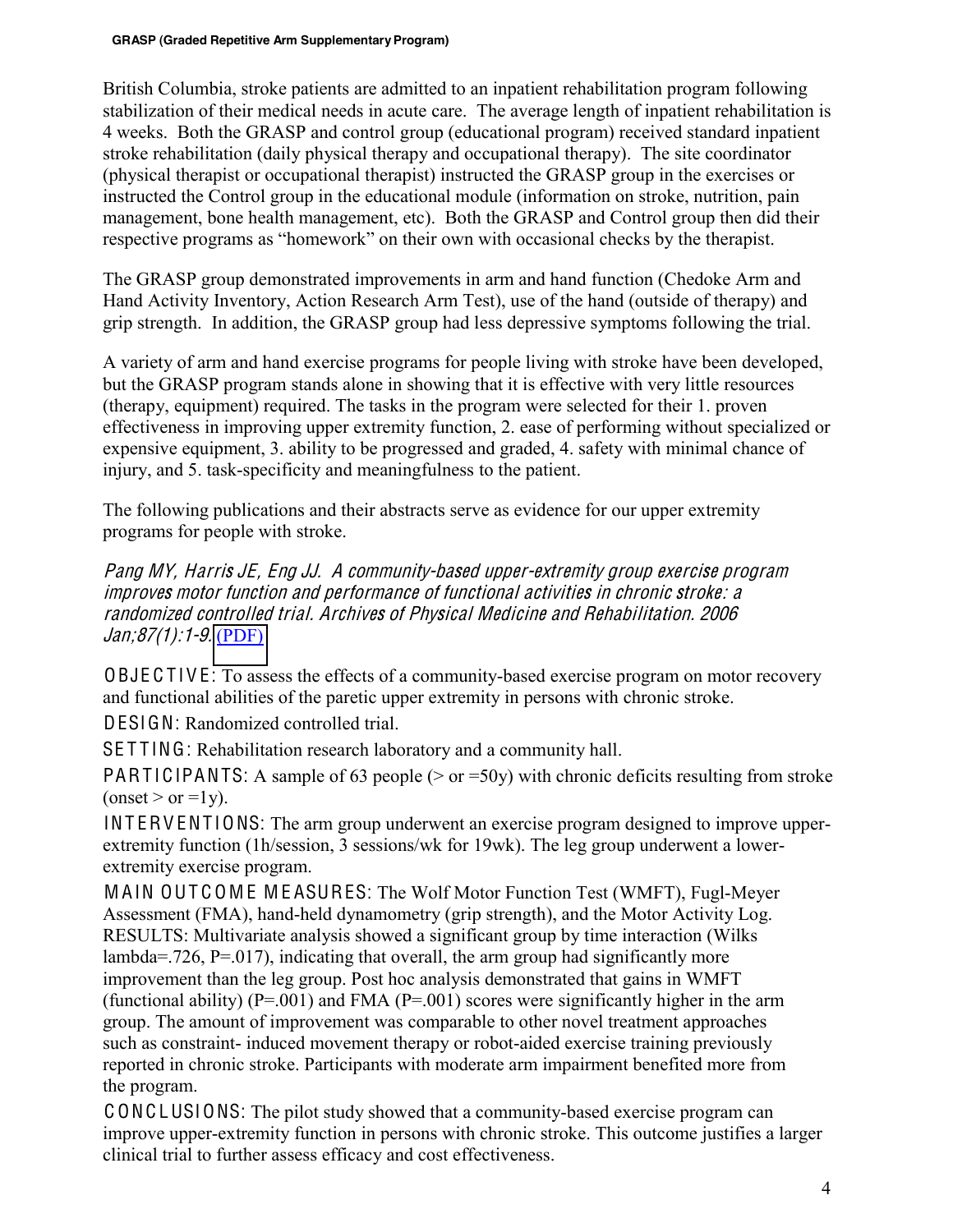Harri<sup>s</sup> JE, Eng JJ, Mille<sup>r</sup> WC, Dawson AS. A <sup>s</sup>elf-administered Graded Repetitiv<sup>e</sup> Arm Suppl<sup>e</sup>mentary Program (GRASP) improve<sup>s</sup> arm function during inpatient stroke <sup>r</sup>ehabilitation: <sup>a</sup> multi-sit<sup>e</sup> randomized <sup>c</sup>ontrolled <sup>t</sup>rial. Stroke. 2009 Jun;40(6):2123-8. [\(PDF\)](http://stroke.ahajournals.org/content/40/6/2123.full.pdf+html)

BAC K G R O UND AND PURPOSE: More than 70% of individuals who have a stroke experience upper limb deficits that impact daily activities. Increased amount of upper limb therapy has positive effects; however, practical and inexpensive methods of therapy are needed to deliver this increase in therapy.

M E T H ODS: This was a multi-site single blind randomized controlled trial to determine the effectiveness of a 4-week self-administered graded repetitive upper limb supplementary program (GRASP) on arm recovery in stroke. 103 inpatients with stroke were randomized to the experimental group (GRASP group,  $n=53$ ) or the control group (education protocol,  $n=50$ ). The primary outcome measure was the Chedoke Arm and Hand Activity Inventory (CAHAI), a measure of upper limb function in activities of daily living. Secondary measures were used to evaluate grip strength and paretic upper limb use outside of therapy time. Intention-to-treat analysis was performed. Group differences were tested using analysis of covariance.

RESUL TS: At the end of the 4-week intervention (approximately 7 weeks poststroke), the GRASP group showed greater improvement in upper limb function (CAHAI) compared to the control group (mean difference 6.2; 95% CI: 3.4 to 9.0; P<0.001). The GRASP group maintained this significant gain at 5 months poststroke. Significant differences were also found in favor of the GRASP protocol for grip strength and paretic upper limb use. No serious adverse effects were experienced.

C ONC LUSIONS: A self-administered homework exercise program provides a cost-, time-, and treatment-effective delivery model for improving upper limb recovery in subacute stroke.

#### <span id="page-5-0"></span>Components of GRASP

The exercises for both the paper Pang et al. (2006) and Harris et al. (2009) have components of strengthening, range of motion, weight-bearing, and trunk control. In addition, gross and fine motor skills are practiced. Both unilateral movements of the stroke-affected arm/hand are practiced, as well as bilateral functional movements. GRASP was developed as a homework program because we know that more therapy produces better results, but it is difficult to get more therapy in our current health care setting. A loss of joint range is common following stroke due to weakness, muscle stiffness, spasticity and inactivity. Muscle weakness is addressed through functional strengthening. The ability to use the arm is dependent on trunk control. Thus, a number of the exercises involve trunk movements (e.g sitting and reach to the ground, sitting and arm pushups on a table). Altered bilateral coordination is evident following a stroke and improvements in movements are best accomplished by utilizing functional movements and postures under challenging conditions (eg, rolling a ball from one hand to another, opening a jar, drying with a towel). In addition, it is known that many repetitions are required for improving motor learning. Thus, exercises are generally done in "sets" of 5 or 10 and then repeated as tolerated.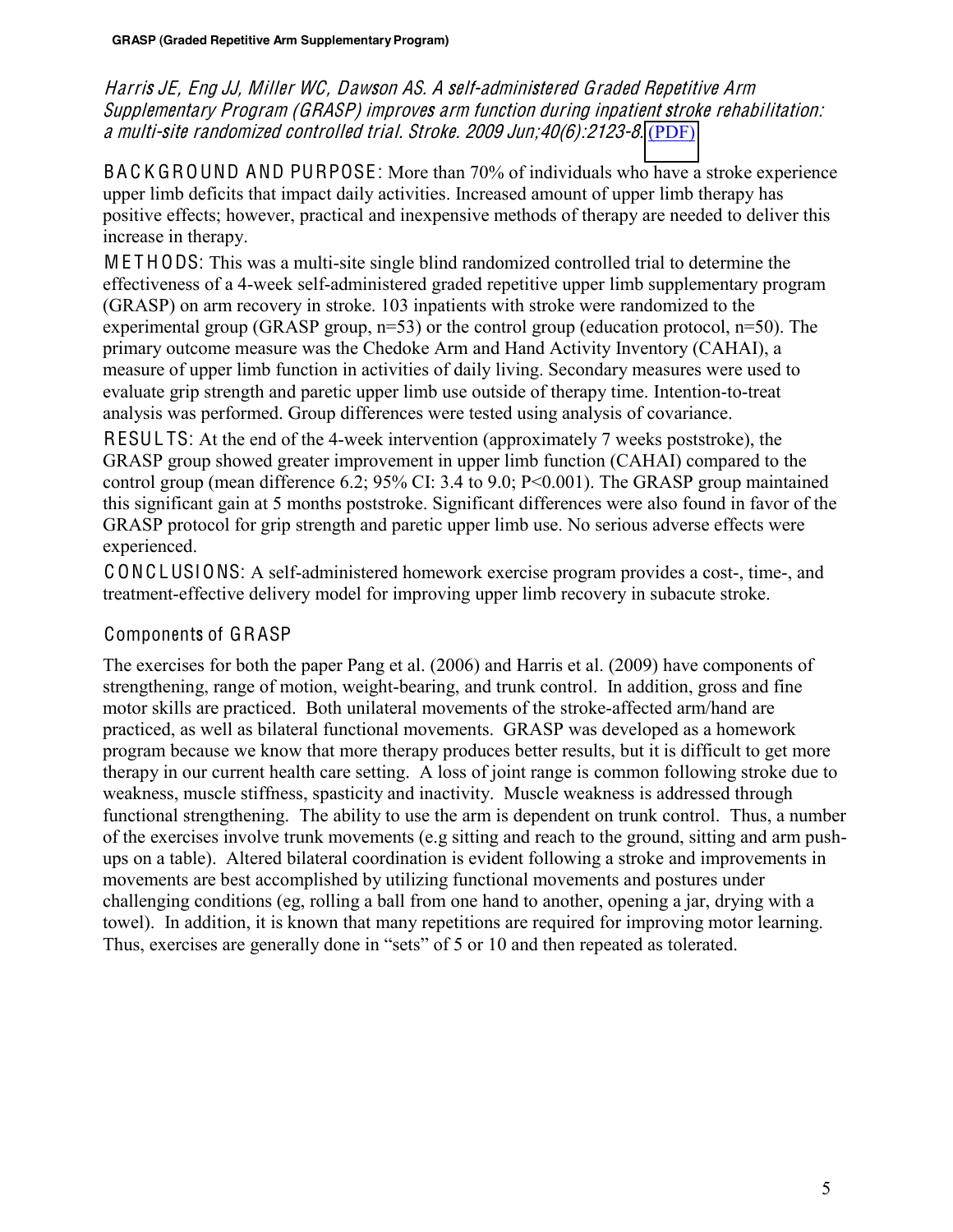#### Range of motion and stretching

There is increasing evidence that contractures commonly develop post-stroke and interfere with upper extremity function. It is important to maintain extensibility of the muscles to promote subsequent strengthening through full range of motion.

#### Functional strengthening

Previously, clinicians discouraged muscle strengthening post-stroke, however, intensive muscle strengthening has not been found to increase spasticity. Furthermore, strengthening has been found to be effective in improving upper extremity function in sub-acute stroke. We have also found that upper extremity muscle strength is the major predictor of bone density and the ability to perform activities of daily living which involve the upper extremities. Graded weights and theraband can be used to strengthen the shoulder, elbow and wrist joints. Theraputty can be used to strengthen the hand muscles. In addition, common items, like cans (for a lift and reach task) and jars (lid tightening and releasing) are useful for utilizing in functional strengthening tasks.

#### Weight-bearing through hand

With a reduction in arm use, there is reduced loading to muscle, bone and sensory receptors. Controlled weight-bearing through the hand is one method to increase muscle activation without weights (e.g., while sitting, lean forward on hands on table and perform a partial push-up). In addition, weight-bearing will help to reduce the known bone loss which occurs early post-stroke. Bone loss is a major predictor of upper extremity fractures resulting from a fall. For weightbearing through the hand, it is important to place the hand in a flat, open position with the wrist in a neutral alignment with the forearm. The patient may require assistance to attain this position. Our program was not designed for those stroke patients with a fixed, closed hand.

#### Trunk control

Better trunk control is known to facilitate arm reaching. Thus, exercises to challenge trunk movements are important for upper extremity function.

#### Repetitive paretic arm practice

Forced-use of the upper extremity has produced strong evidence of functional improvements primarily in chronic stroke, although more recent studies have utilized sub-acute stroke. Varying accuracy and speed requirements are integrated within the fine motor and gross motor tasks.

#### Repetitive bilateral arm tasks

The majority of daily tasks are bilateral. Repetitive bilateral arm training has been shown to improve arm and fine motor function. Bilateral tasks are realistic of the many activities of daily living which require bilateral arm and hand coordination. Tasks include folding towels or clothes, doing buttons and zippers, and bilateral arm strengthening exercises (theraband).

#### <span id="page-6-0"></span>Facilities

The GRASP program has been undertaken in a rehabilitation hospital setting and most patients undertook the exercises in their room or the common room if there was one. Once patients were discharged, they undertook the exercises in their home. Note, that as our primary purpose was to assess the effectiveness of GRASP in the sub-acute inpatient phase, we did not provide any formal encouragement for patients to continue GRASP once discharged. Likely our long term results would have been even better if we had monitored this activity after discharge.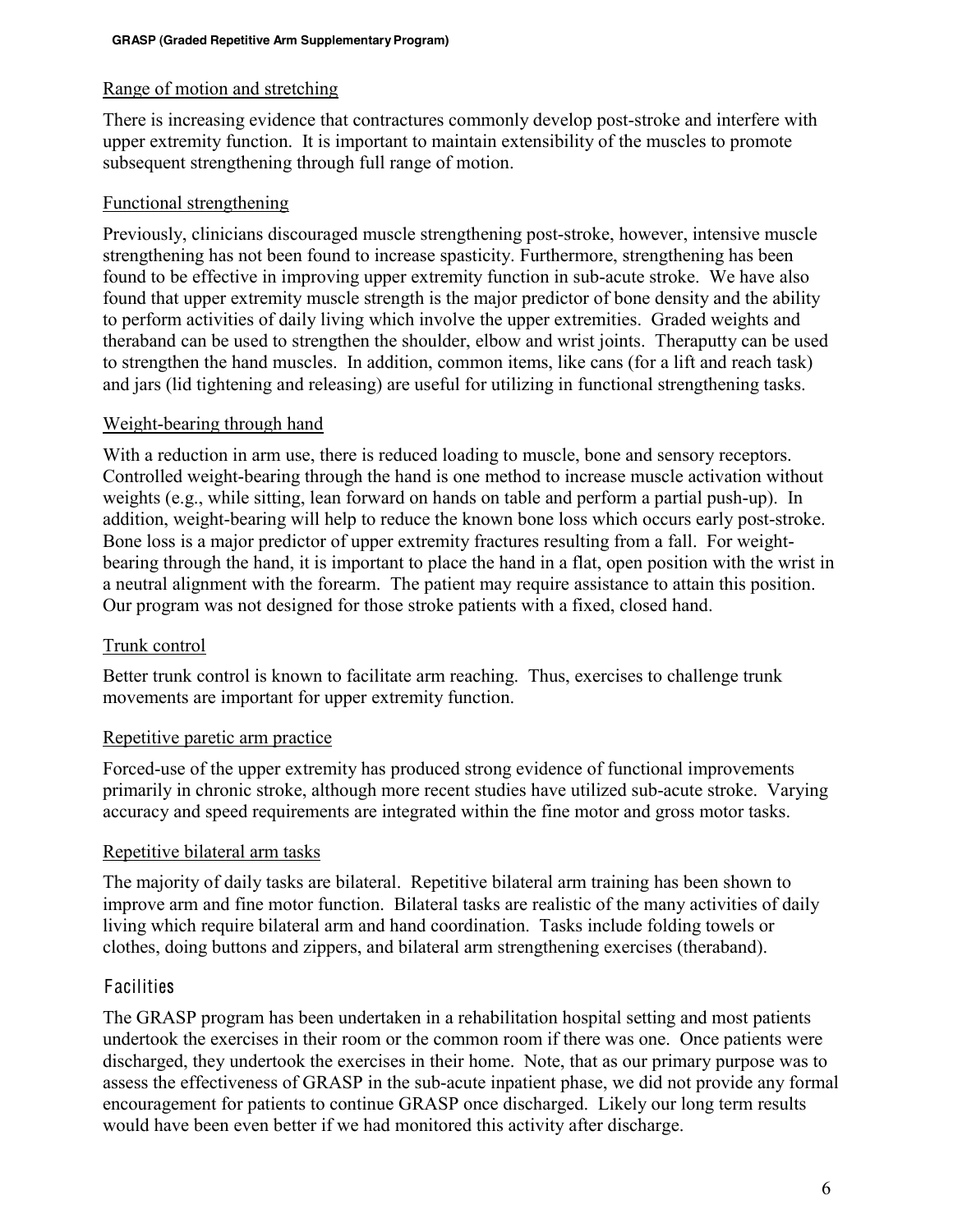#### <span id="page-7-0"></span>**Equipment**

GRASP participants were given a bag of equipment which consisted of:

- Hand gripper to provide resistance for grip strength exercises. The gripper should offer low to moderate resistance and the patient should be able to squeeze the gripper to its full range.
- Often standard gym grippers are too difficult for stroke patients. We purchased our grippers from a medical supply store which are more expensive, but had a low resistance.
- Theraputty (from a medical supply store and different resistances are available)
- Light weight. We used a small 1 pound circular rubber weight which went around the wrist.
- $\bullet$  Ball (e.g, tennis ball)
- $\bullet$  Clothes pegs
- $\bullet$  Lego pieces
- Plastic jar and lid
- $\bullet$  Hand towel (long enough to dry back)
- $\bullet$  Paper clips
- $\bullet$  Beanbag
- Target board. We used a plastic sheet (about  $2 \times 3$  feet) with large target circles on it.

A variety of fine motor equipment can be substituted, however, it is critical that the weight, hand gripper and theraputty be part of the kit.

#### <span id="page-7-1"></span>Who is appropriate for this program?

The group upper extremity program by Pang et al. (2006) utilized people with chronic stroke (greater than one year post-stroke). The GRASP study by Harris et al. (2009) utilized people with sub-acute stroke who were admitted for rehabilitation (usually within 2 weeks of their stroke).

The GRASP protocol is appropriate for people who are able to actively elevate their scapula (shoulder shrug) against gravity. In addition, they require palpatable wrist extension (grade 1). Thus, if the patient rests their stroke-affected hand palm down on a table, they are able to start to lift the fingers off the table. You may see just a tiny bit of movement on the lift, or you can feel muscle activation if you place your fingers over the wrist joint tendons. Patients who have a fixed hand and cannot partially open the hand or fingers are not appropriate for this exercise program.

The GRASP study included patients with a Fugl-Meyer score (upper limb subscale) between 10 and 57. The exclusion criteria were unstable cardiovascular status, significant upper limb musculoskeletal or neurological condition other than stroke, Mini Mental Status Exam <20, or receptive aphasia. Our participants were required to have "near-normal" cognition as assessed by the Folstein Mini-mental Test, but this was in part due to the requirement of completing the numerous study evaluation forms. Participants will need to be able to pay attention, follow instructions and mimic exercises for one hour. In addition, participants need to be aware of their safe bounds of ability and report pain or fatigue so that the exercises can be adjusted as necessary. Receptive aphasia and low levels of cognition were exclusion criteria for our study, however involvement of family or caregivers may be able to assist patient with cognitive or aphasia issues.

We've had participants who did not speak the language of instruction (in our case, English) but some communication is necessary (perhaps through a family member) to ensure that the participant can follow the instructions and is not experiencing any adverse effects such as pain or fatigue.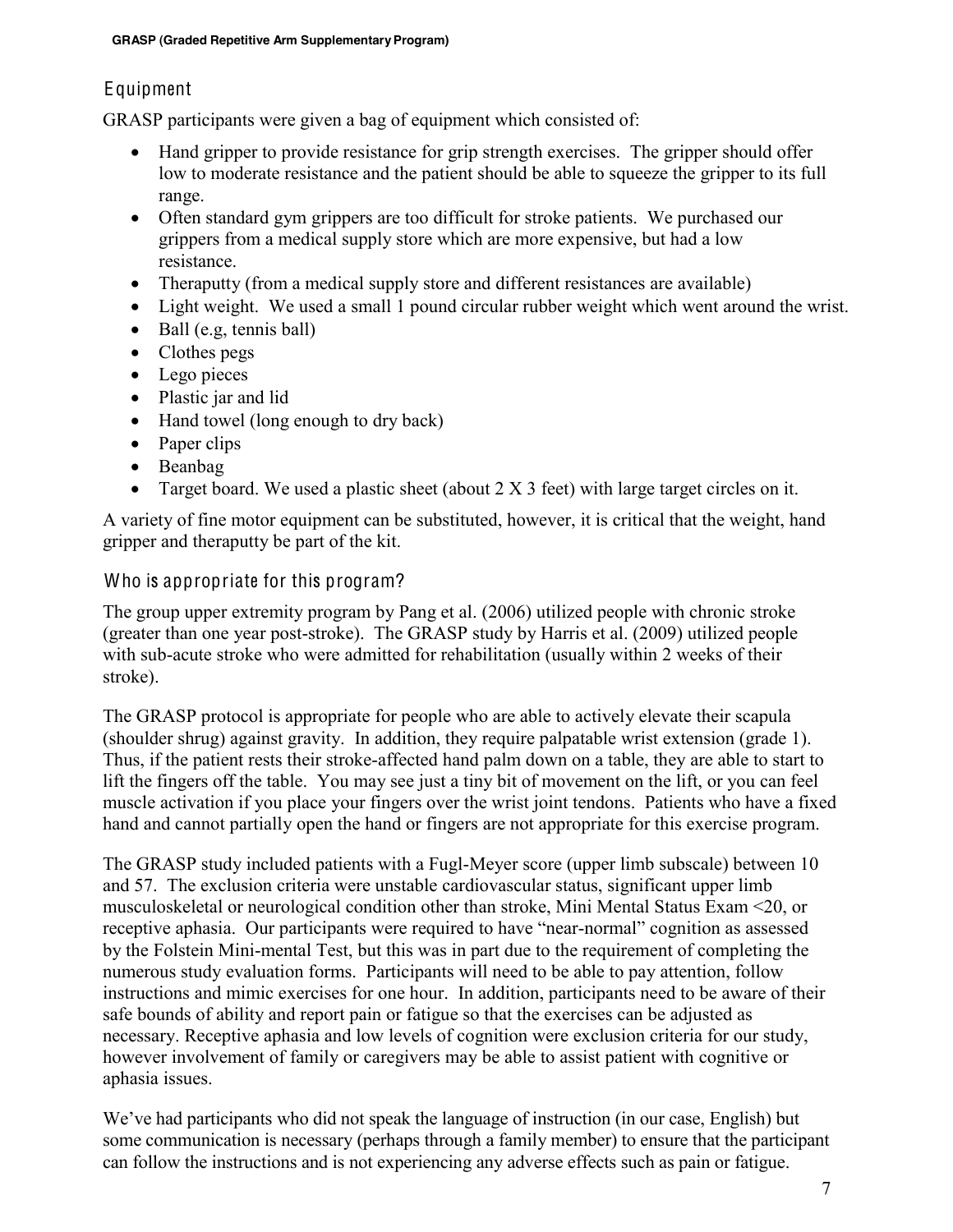#### <span id="page-8-0"></span>Teaching the program to the patient

GRASP was taught by an occupational therapist or physical therapist to the patient. There are three books (level 1, 2, and 3). We prescribed the book level based on the Fugl-Meyer Score where level 1 was appropriate for Fugl-Meyer scores of 10 to 25, level 2 for 26 to 45 and level 3 for 46 to 58. Level 1 is the lowest level and requires minimal, but some hand function. Level 1 patients will be picking up objects such as beanbags or a towel which are easy to grasp, but fine motor skills are not required. Gross motor skills where the two hands are clasped together are also practiced. Level 2 requires more graded control of hand grasp/release and fine motor skills. Level 3 has substantial fine motor tasks and patients should be able to grasp and release objects like clothes pegs, Lego Pieces and small blocks (albeit with difficulty).

Once you have assigned the appropriate exercise manual to the patient, note the following:

- 1. Each manual has graded exercises within them. For example strengthening exercises start at 1 set of 5 and then increase to 3 sets of 5.
- 2. In our trial, the therapist taught the exercises on the first visit to the patient and their family if willing to participate. It is important to engage the family if possible, as family involvement with GRASP leads to better outcomes. Each exercise was introduced to the patient and the patient copied the therapist to ensure that they understood the instructions. If the patient has no problem with that grade level, they were started at the next grade level for their independent work. For example, if using level 1 and the subject had no difficult with 2 sets of 5, you would have them start at 3 sets of 5. There is room at each appropriate exercise for you to check off the box identifying the required sets of exercise repetition.
- 3. The therapist reviewed the exercises the next day with the patient. If the subject is having no difficulty with the grade (i.e. 3 sets of 5) then raise it to the next grade, 2 sets of 8. Once the subject can do the final grade for the majority of the exercises (over 50%), the next exercise manual level should be given. After that, the therapist visited approximately once a week to check on the patient and progress the patient to the next book level if necessary.
- 4. If the subject is on level 3, you can increase the sets and repetitions to 2 sets of 12, then 3 sets of 12. Stop at this level of grading.

Additional Tips for Modifying Exercises:

- 1. Some individuals may need a pillow behind their back to maintain an upright position.
- 2. A pillow on their seat or wheelchair cushion may help elevate them to an appropriate height for the target board exercises.
- 3. For those individuals with shoulder pain, you can decrease the repetitions and or encourage only partial range, and or encourage more rest breaks.
- 4. For those individuals with tone, you can decrease the repetitions, decrease the weight (only do anti-gravity), have them rotate between doing the exercise with their non-paretic and paretic arm, encourage more rest breaks, and stretching.
- 5. For those with high tone in the hand and wrist, you could modify the gripping exercises by using a ball instead of the gripper, using a gripper with less resistance, or even have them open and close their hand.
- 6. For those individuals that are using major compensatory movements (i.e. shoulder hiking,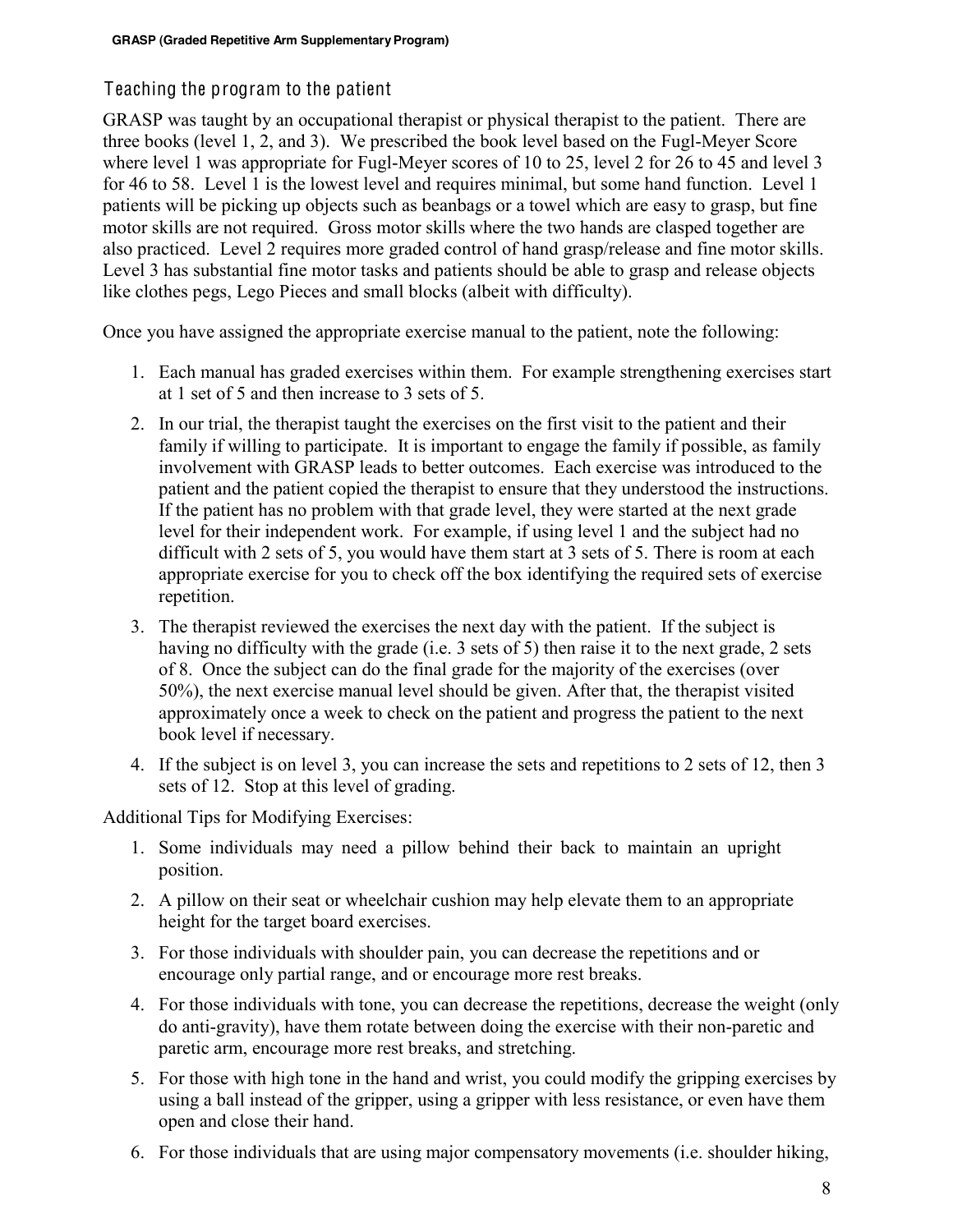shoulder abduction etc for reaching) you can have them do the exercises in front of a mirror to encourage proper movement.

Please note: The focus of this program is not to limit movement if the person is unable to do the movement properly. It is important that they are encouraged to keep moving their paretic arm as best they can. Improper movement should not be the cause of omitting an exercise.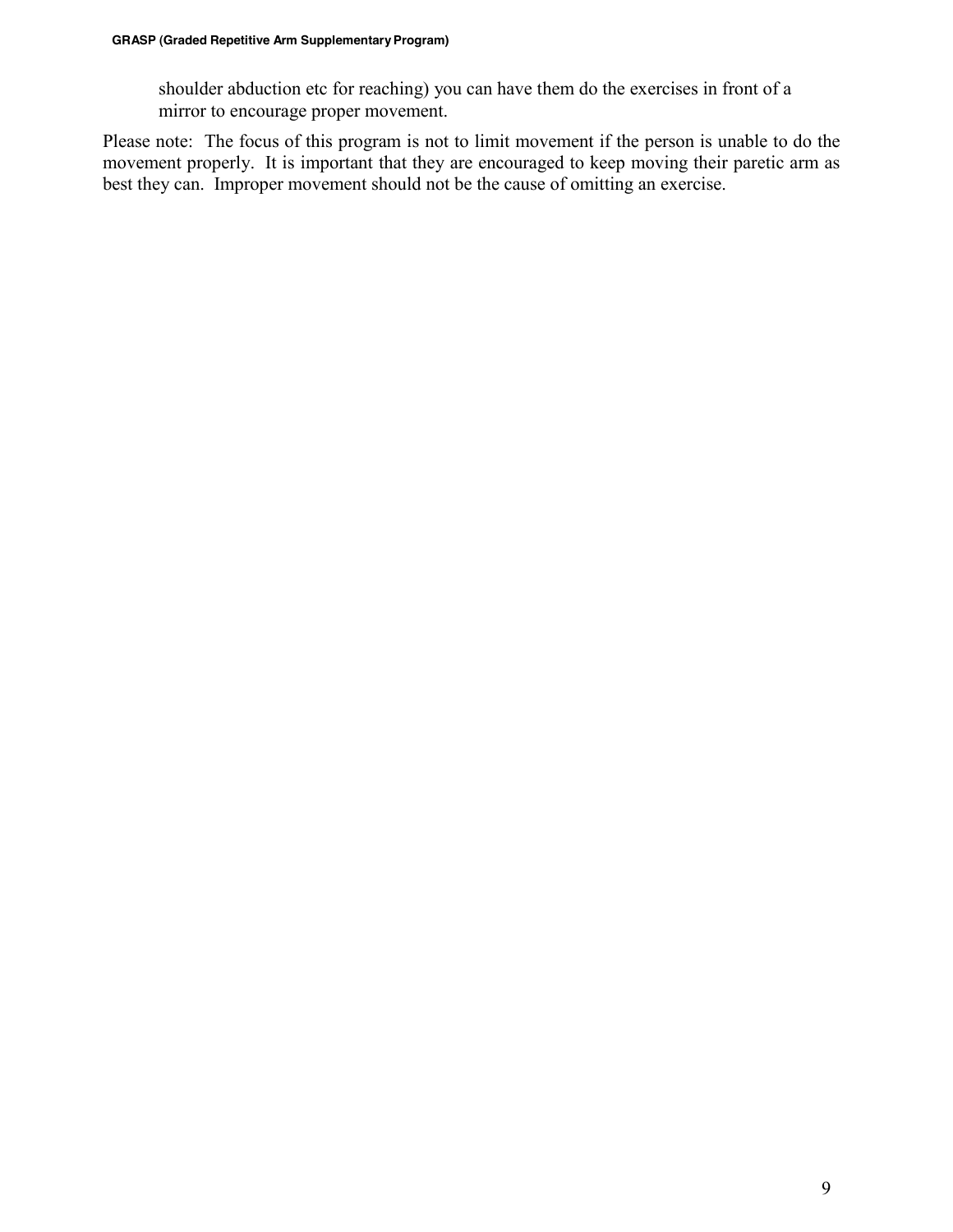### <span id="page-10-0"></span>Overview of visits from therapist

| <b>First Visit</b>                                                                            |                                                                                 |  |
|-----------------------------------------------------------------------------------------------|---------------------------------------------------------------------------------|--|
|                                                                                               | 1. Explain the purpose and benefits of the program to the patient and family.   |  |
| (about 60 min)                                                                                | 2. Explain what is expected of them                                             |  |
|                                                                                               | a) exercises are to be done daily                                               |  |
| Document on                                                                                   | b) all exercises in the book should be completed if possible within the 60      |  |
| the sheet                                                                                     | minutes                                                                         |  |
| provided the                                                                                  | exercise either for one 60 minute period daily or two 30 minute periods<br>c)   |  |
| level they are                                                                                | daily                                                                           |  |
| starting at.                                                                                  | d) importance of continuing regular therapy (OT/PT/Recreation) (that            |  |
|                                                                                               | GRASP is a program in addition to regular therapy)                              |  |
|                                                                                               | e) importance of writing down any questions, problems                           |  |
|                                                                                               | 3. Show patient and family the exercise binder (exercises, log sheet)           |  |
|                                                                                               | 4. Show patient and family how to do each exercise                              |  |
|                                                                                               | 5. Do each exercise with patient and family                                     |  |
|                                                                                               | 6. Assign the appropriate grade of sets.                                        |  |
|                                                                                               | 7. Show patient and family how to fill out the log sheet                        |  |
|                                                                                               | 8. Let them know when you will see them again                                   |  |
| Second Visit                                                                                  | 1. Have patient and family demonstrate the protocol exercises to you (i.e. you  |  |
| (about 30 min)                                                                                | observe their exercise session)                                                 |  |
| Ideally, this                                                                                 | 2. Ask the patient and family if there are any problems with the exercises (too |  |
| visit will occur                                                                              | easy, too hard)                                                                 |  |
| the next day                                                                                  | 3. Make any adjustments needed to exercises or grading                          |  |
|                                                                                               |                                                                                 |  |
|                                                                                               | 4. Check to see if log sheets are done                                          |  |
| Third visit                                                                                   | 5. Let them know when you will see them again                                   |  |
|                                                                                               | 1. Observe 3 exercises (choose one from range of motion, one from strength,     |  |
| (about 10)                                                                                    | and one functional task)                                                        |  |
| minutes, one                                                                                  | 2. Ask the patient and family if there are any problems with the exercises (too |  |
| week after $2^{nd}$                                                                           | easy, too hard)                                                                 |  |
| visit)                                                                                        | 3. Check log sheets and pain analogue scale                                     |  |
|                                                                                               | 4. Make any adjustments to exercises or grading.                                |  |
| The first 3 visits would ideally occur within the first 10 days of enrollment in the program. |                                                                                 |  |
| Weekly visits                                                                                 | 1. Observe 3 exercises (choose one from range of motion, one from strength,     |  |
| (about 10)                                                                                    | and one functional task)                                                        |  |
| minutes) until                                                                                | 2. Ask the patient and family if there are any problems with the exercises (too |  |
| discharge                                                                                     | easy, too hard)                                                                 |  |
|                                                                                               | 3. Check log sheets and pain analogue scale                                     |  |
|                                                                                               | 4. Make any adjustments to the exercises or grading.                            |  |
| Last visit prior                                                                              | 1. Explain to the patient and family that they can keep the equipment and       |  |
| to discharge                                                                                  | binder                                                                          |  |
| (about 10)                                                                                    | 2. Do not give them an upgraded protocol (unless you intend to monitor          |  |
| minutes)                                                                                      | beyond this point)                                                              |  |
|                                                                                               | 3. Explain to the patient and family the importance of continuing the exercises |  |
|                                                                                               | at home                                                                         |  |
|                                                                                               |                                                                                 |  |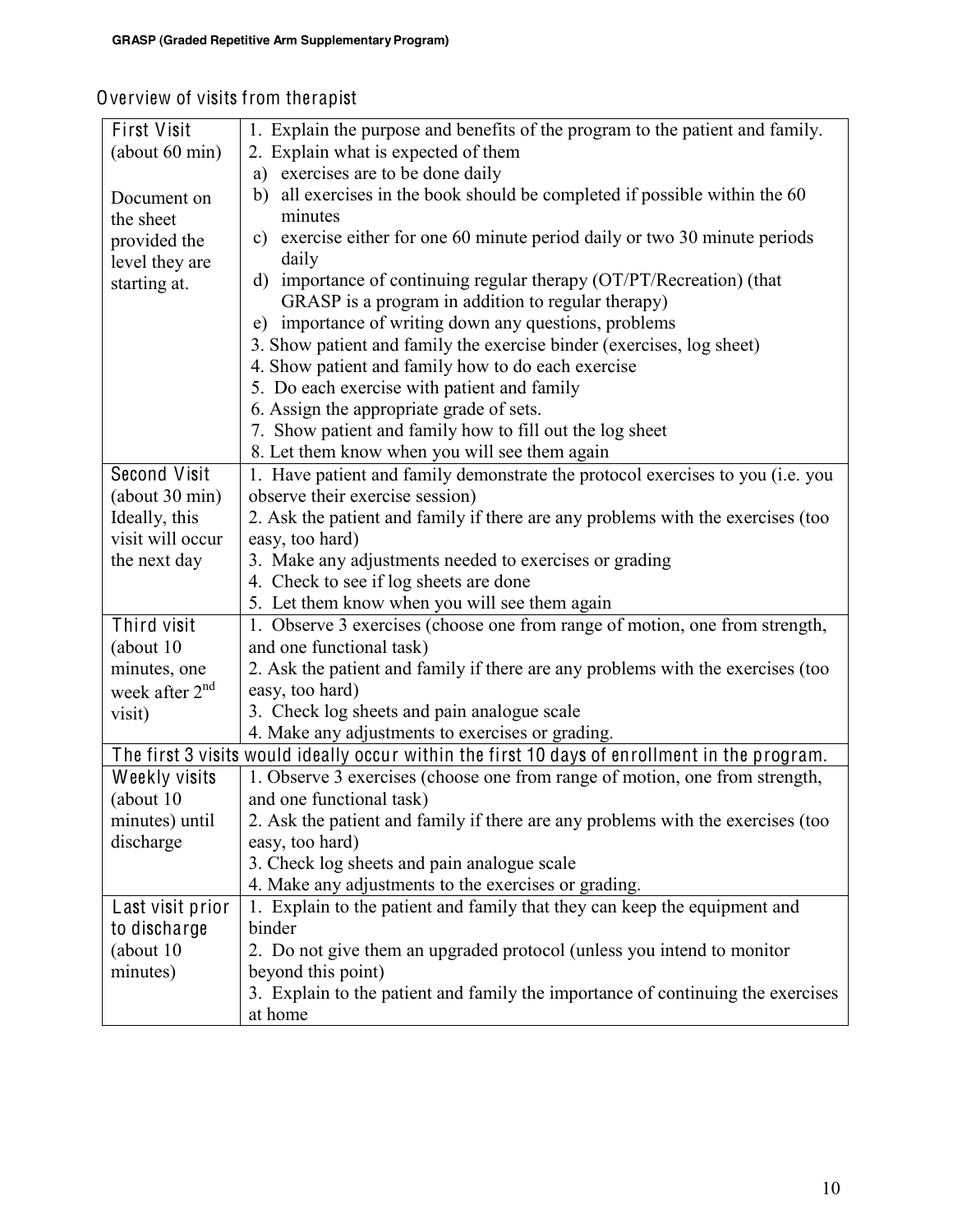#### <span id="page-11-0"></span>Participant safety

With an upper extremity exercise program, pain and fatigue are the most likely concerns. Many people with stroke experience some fatigue and shoulder pain. Participants with pain should have the exercises modified to work in a pain-free range. We monitored shoulder pain in our GRASP and control group and did not find any greater pain in the GRASP group. In our trial with people with chronic stroke (Pang et al. 2006), we did have some patients who said they had mild shoulder pain on starting the exercises (week 1 and 2), but this pain subsided as their shoulder strength improved. However, any significant shoulder pain should warrant modification of the exercises.

#### <span id="page-11-1"></span>Involvement of therapists and families

GRASP was taught by a physical therapist or occupational therapist and monitored by this individual. GRASP was not only taught to the patient, but also their family, friends and/or caregiver. The results of GRASP are better if there is involvement from family, friends or a caregiver who can assist with the exercises (track the amount of exercise, motivate the person, help count repetitions, assist with positioning equipment like the target board, etc). We encourage a family member to participate as much as possible in a positive manner.

#### <span id="page-11-2"></span>Individualization and progression

- The program is designed to require minimal "hands-on" assistance to encourage independent ability.
- Exercises are graded in their levels and progressed according to ability.
- Check regularly for any pain. Shoulder pain is common post-stroke and modifications may be required for the reaching exercises to ensure they are performed below shoulder height.
- Rest as necessary

#### <span id="page-11-3"></span>Maximizing adherence and having fun

Adhering to regular exercise (especially on your own) is difficult for everybody. However, a number of initiatives can be done to maximize adherence.

#### 1. Emphasiz<sup>e</sup> <sup>r</sup>eason<sup>s</sup> for doing th<sup>e</sup> <sup>e</sup>xercise.

Most critical is that patients and families understand the necessity of doing these exercises for an hour daily or as much as tolerated within the patient's fatigue level. It needs to be emphasized that we know that the greatest changes in the brain and physical abilities occur in the first weeks after a stroke and thus, there is a window of opportunity to really maximize one's abilities during this time period. Secondly, the evidence shows that more use of the stroke-affected arm results in greater improvements in arm and hand function. Thus, we hope the GRASP can facilitate early and intense use of the arm and hand to maximize recovery.

#### 2. Seek <sup>s</sup>olution<sup>s</sup> for poor adherence.

In cases of poor adherence (participating in less than half of the required time), the therapist should explore reasons behind the non-adherence with the patient to determine whether there are solutions to these problems (e.g., patient and family require clarification of the exercises, equipment adaptation is required to complete the task).

#### 3. Encourag<sup>e</sup> <sup>s</sup>ocialization

Families, friends and caregivers can be involved to motivate and encourage the patient, help with the exercises, record the daily log or simply do the exercises together. Although GRASP was done individually in the clinical trial, some stroke units are now using it as a group inpatient or